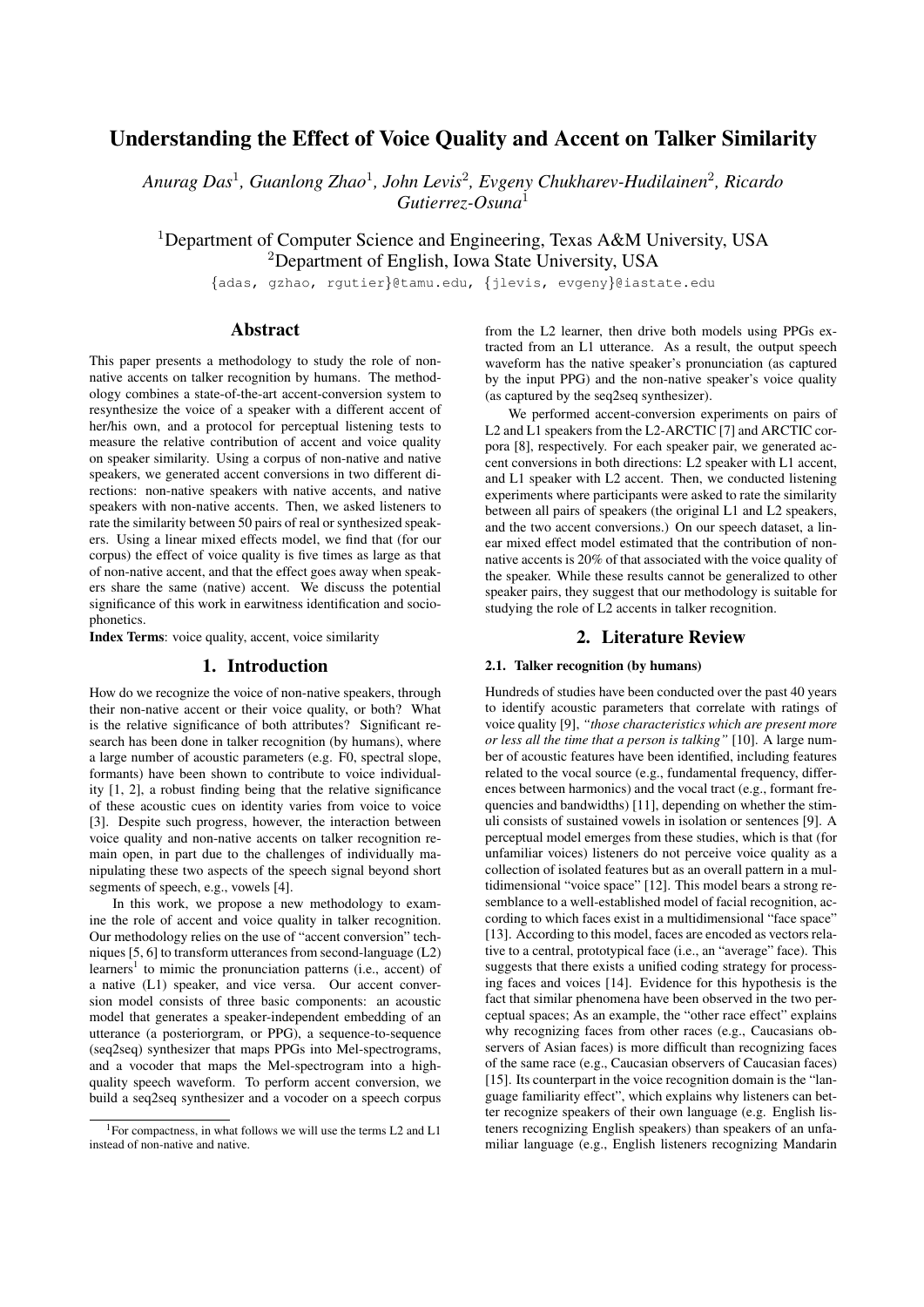

Figure 1: *Pipeline of the accent conversion system during training (a) and testing (b)*

speakers [16]). Two models have been proposed to explain the language familiarity effect [17, 18]: the phonetic familiarity model, which argues that listeners rely on their familiarity with the statistical distribution of phonetic features in their native language, and the linguistic processing model, which argues that listeners also incorporate higher-level information, such as word recognition and comprehension.

### 2.2. Accent conversion

Accent conversion is related to the more general problem of voice conversion (VC) [19]. In VC, one seeks to transform a source speaker's speech into that of a (known) target speaker. The conversion aims to match the voice characteristics of the target speaker, which include vocal tract configurations, glottal characteristics, pitch range, pronunciation, and speaking rate; ideally, the only information retained from the source speech is its linguistic content, i.e., the words that were uttered. The basic strategy for VC is to collect a parallel corpus for the source and target speaker, and then align the two corpora, e.g. using dynamic time warping. This generates a lookup table with pairs of source and target frames (e.g., Mel Cepstra), which is then used to build a mapping from source frames to target frames. Popular mapping techniques include joint-density Gaussian Mixture Models (GMMs) [20], frequency warping [21, 22], DNNs [23, 24], and sparse coding [25, 26].

In contrast with VC, accent conversion seeks to combine the linguistic content *and* pronunciation characteristics of the source speaker with the voice quality of the target speaker. This is a more challenging problem than VC for two reasons. First, accent conversion lacks ground-truth since there are no recordings of the L2 speaker producing speech with the desired L1 accent. But, more importantly, accent conversion requires decomposing the speech into voice quality and accent, whereas VC does not. The conventional approach used in VC (pairing source and target frames via time alignment) cannot be used in accent conversion, since it would result in a model that maps L1 accented source into L2-accented target speech. Instead, source and target frames have to be paired based on their linguistic content. This may be done by using a speaker-independent acoustic model (e.g. from an ASR system) to estimate the posterior probability that each frame belongs to a set of pre-defined phonetic units (e.g., a phonetic posteriorgram, or PPG [27]). Once a PPG has been computed for each source and target frame in the corpus, the two can be paired in a many-to-many fashion based on the similarity between their respective PPGs [5, 28].

## 3. Method

Our accent-conversion model is based on the system proposed by Zhao et. al. [28] , which has been shown to produce higher ratings of acoustic quality and naturalness than traditional systems which use conventional vocoders such as STRAIGHT



[29] or World [30]. The system consists of three components: an acoustic model (AM) that extracts phonetic posteriorgrams (PPGs) from source utterances, a sequence-to-sequence (seq2seq) synthesizer that maps PPGs to Mel-spectrograms, and a WaveGlow vocoder that synthesizes speech waveforms from Mel-spectrograms. The AM is trained on a large corpus of speech from multiple L1 speakers so that the PPGs are speaker independent, whereas the seq2seq synthesizer and WaveGlow vocoder are trained on speech recordings from the L2 speaker. At test time, we compute a PPG sequence from an L1 utterance, and pass it to the L2 seq2seq synthesizer and WaveGlow vocoder. The output speech signal has the L1 speaker's pronunciation (as captured by the PPG) and the L2 speaker's voice quality (as captured by the seq2seq synthesizer). The overall procedure is illustrated in Figure 1. To perform accent conversion in the reverse direction, the seq2seq synthesizer and Wave-Glow vocoder are trained on the L1 speaker, and the PPG sequence is extracted from the L2 utterance.

#### 3.1. Extracting PPGs from acoustic models

The acoustic model takes stacked Mel-frequency coefficients as inputs and outputs senones as class labels. The model is a deep neural network composed of a number of hidden layers, each of which includes a p-norm non-linearity; see section 4.1 for details. The final hidden layer is followed by a softmax layer, which outputs the predicted senones. A detailed description of the AM can be found in [31].

#### 3.2. Seq2seq speech synthesizer (PPG  $\rightarrow$  Mel-spectrogram)

We use a modified Tacotron 2 model [32] to convert PPGs to Mel-spectrograms. The original Tacotron 2 model can synthesize natural sounding speech from raw transcripts. It takes as input a one-hot vector of characters, which is then passed to an encoder LSTM. This is followed by an attention network,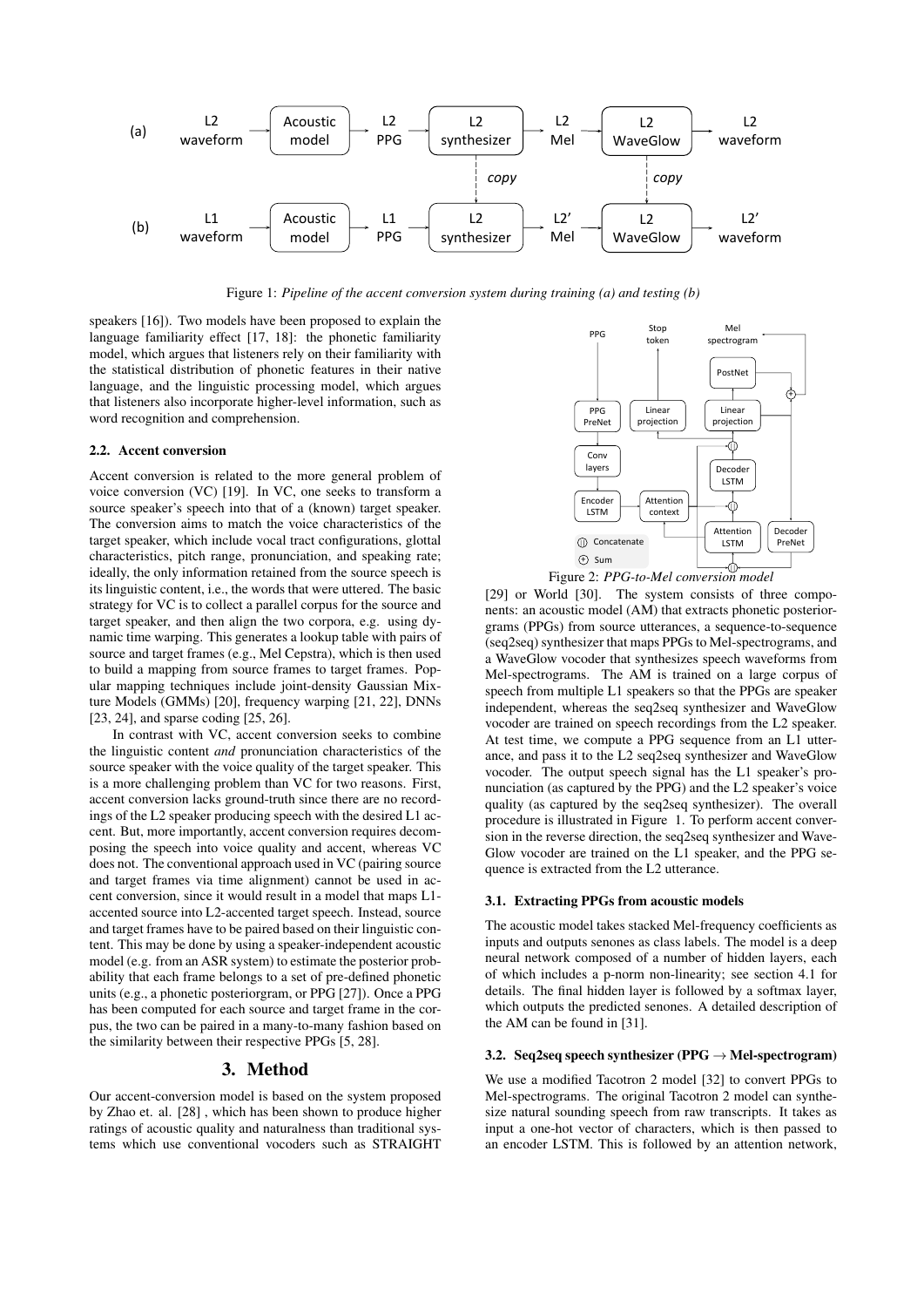which summarizes the encoded sequence as a context vector. Finally, a decoder LSTM, generates Mel-spectrograms using a location-sensitive attention mechanism [33]. In order to take PPGs as input, we replace the character-embedding layer with a PPG-embedding network [28]. This PPG-embedding layer consists of two fully connected hidden layers with ReLU nonlinearities. Addition of the PPG embedding layer, transforms the original high dimensional PPG features to low dimensional features. This helps the model converge during training. The PPG to Mel-spectrogram model is shown in Figure 2; more details can be found in [28].

#### 3.3. WaveGlow vocoder (Mel-spectrogram  $\rightarrow$  speech)

To convert the output of the Mel-spectrogram to audio waveform, we use a WaveGlow vocoder [34], a flow-based network [35] that can generate high quality speech from Melspectrograms and has low inference time compared to autoregressive models such as WaveNet [36]. It is a generative model that samples from a zero-mean spherical Gaussian with the same number of dimensions as the target, and generates a target distribution by passing through a series of layers. Here, the target distribution is the audio waveform.

## 4. Results

#### 4.1. Speech corpus

We used a pretrained AM to extract PPGs. The AM had been trained on the Librispeech corpus [37], which contains 960 hours of native English speech, most of which from North America. The AM had five hidden layers and a final softmax layer that produced a 5816-dimensional PPGs. We trained the PPG-to-Mel and WaveGlow models on two L2 speakers from the publicly-available L2-ARCTIC corpus [7]: ABA (male Arabic speaker) and EBVS (male Spanish speaker), and two L1 speakers from the ARCTIC corpus [8]: BDL (male American English) and RMS (male American English). Each speaker in L2-ARCTIC and ARCTIC recorded the same set of 1,132 sentences, or about an hour of speech. For each L2-ARCTIC speaker, we used the first 1,032 sentences for model training, the next 50 sentences for validation, and the remaining 50 sentences for testing. All audio signals were sampled at 16 KHz.

To train the seq2seq models, we used a batch size of 6 and a learning rate of  $1 \times 10^{-4}$ . We trained the model until the validation loss reached a plateau. The WaveGlow models were trained using a batch size of 3 and the learning rate was  $1 \times 10^{-4}$ for 650,000 iterations. We used the same set of parameters for the seq2seq model and the WaveGlow model as those reported in [28]. The AM was trained with Kaldi, and the other models were implemented in PyTorch and trained with the Adam optimizer [38].

#### 4.2. Perceptual listening tests

We performed accent conversions for four pairs of L2/L1 speakers, plus a fifth pair with the L1/L1 speakers, which served as a reference for the linear mixed effects models; see Table 1. For each speaker pair, we then generated accent conversions in two directions: L2 speaker with L1 accent, and L1 speaker with L2 accent. Denoting the first speaker by V1A1 (voice 1, accent 1) and the second speaker by V2A2 (voice 2, accent 2), this led to ten different comparison pairs, as illustrated in Table 2.

We conducted perceptual listening tests on Amazon Mechanical Turk. Following [28], all participants resided in the United States at the time of the recruitment and passed a quali-

| Speaker pair | <b>Speaker V1A1</b> | <b>Speaker V2A2</b> |
|--------------|---------------------|---------------------|
|              | $ABA*$              | BDL                 |
|              | $ABA^*$             | <b>RMS</b>          |
|              | EBVS*               | BDL                 |
|              | EBVS*               | <b>RMS</b>          |
|              | RDI.                | <b>RMS</b>          |

Table 1: *Five speaker pairs used in the perceptual listening pairs. \* denotes L2*

|             | <b>V1A1</b> | <b>V1A2</b> | V2A1 | V2A2 |
|-------------|-------------|-------------|------|------|
| V1A1        | 6.93        | 3.47        | 1.94 | 1.52 |
| <b>V1A2</b> |             | 6.84        | 1.95 | 2.37 |
| V2A1        |             |             | 6.87 | 3.95 |
| V2A2        |             |             |      | 6.92 |

Table 2: *Average similarity scores between pairs of speakers for the four non-native/native conversions. The term "ViAj" denotes a speaker with voice quality i and accent j.*

fication test where they had to identify several regional dialects in the United States. Only those participants who answered all questions correctly moved on to the listening test. All participants were self-reported native English speakers. Each participant (N=50) rated 50 utterance pairs<sup>2</sup>, one from each of the 50 possible comparisons: five speaker pairs (see Table 1) and ten comparisons per speaker pair (see Table 2). The presentation order of the utterance pairs was counterbalanced. Each of the 50 utterances rated by each listener was from one of five possible sentences in ARCTIC. For each comparison, listeners were asked to rate the similarity between the two utterances on a scale of 1 (no similarity) to 7 (excellent similarity).

Results for L2/L1 pairs are summarized in Table 2. The values on the diagonal elements approach the maximum rating available (7), as one may expect since both utterances in those pairs are from the same condition (e.g., V1A1 vs. V1A1). Likewise, the lowest similarity scores are obtained when the voice and accent of each utterance are mismatched (e.g., V1A1 vs. V2A2, V1A2 vs V2A1), as expected. The more interesting results are those for the conditions where either the voice (e.g., V1A1 vs. V2A1) or the accent (e.g., V1A1 vs. V1A2) are mismatched, but not both. When only the accent is mismatched, the average ratings drop to 3.47-3.95, whereas when only the voice is mismatched, the average rating drops more significantly to 1.94-2.37. Thus, these results indicate that voice quality has a stronger effect than accent on the perceived similarity between speakers. Results for the L1/L1 pair are summarized in Table 3. As with the L2/L1 pairs, the scores on the diagonal elements are close to the maximum, since the voice and accent are both matched. The lowest scores are obtained when both voice and accent are mismatched (2.20-2.46), though these scores are higher than those on the non-native/native pairs (1.52-1.95), a result that can be explained by the fact that accent differences are negligible on the L1/L1 pair.

|             | <b>V1A1</b> | <b>V1A2</b> | V2A1 | V2A2 |
|-------------|-------------|-------------|------|------|
| <b>V1A1</b> | 6.96        | 4.60        | 2.18 | 2.46 |
| V1A2        |             | 6.78        | 2.20 | 2.62 |
| V2A1        |             |             | 6.90 | 4.50 |
| V2A2        |             |             |      | 6.96 |

Table 3: *Average similarity scores between pairs of speakers for the native/native conversions. The term "ViAj" denotes a speaker with voice quality i and accent j.*

<sup>2</sup>Both utterances in each pair were from the same sentence, to make it easier for listeners to attend to pronunciation differences between the two speakers.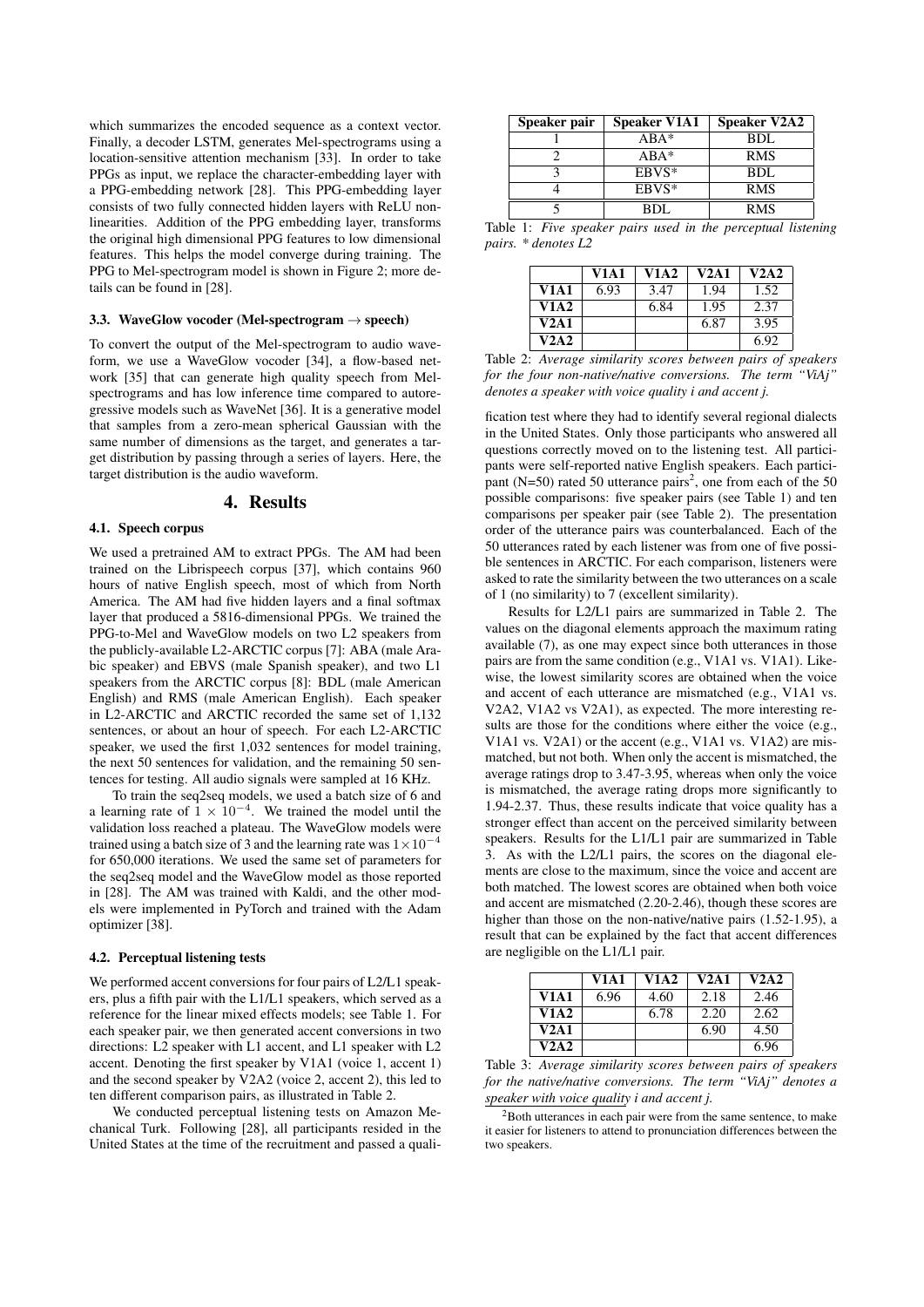#### 4.3. Linear mixed effects model

To further understand the contributions of voice quality and accent, we built a linear mixed effect model (LMM). An LMM explains the variation in a dependent variable using independent variables of interest called fixed effects and the variation not explained by independent variables of interest called random effects. We use voice quality, accent and interaction between voice quality and accent as fixed effects, and sentence, speaker pair and listener as the random effects. An LMM can be represented as:

$$
Y = X\beta + Zb + \epsilon \tag{1}
$$

where  $Y$  represents the similarity scores,  $X$  represents the fixed effects of voice quality, accent and interaction between voice quality and accent, Z represents the random effects of sentence, speaker pair and listener,  $\epsilon$  represents the error and  $\beta$ , b are estimates of the fixed and random effects respectively, learnt by the LMM. Using R notation<sup>3</sup>, the LMM was:

$$
similarity \sim isSameVoice + isSameAccent +isSameVoice : isSameAccent + (1|speaker1) +(1|speaker2) + (1| listener) + (1|sentence) (2)
$$

In a first step, we built a model without fixed effects (model 1), and compared it with a model that included voice as a fixed effect (model 2), and found a statistically significant difference  $(p < 0.001)$ . Then, we compared model 2 against a model that also included accent as a fixed effect (model 3), and again found a statistically significant difference ( $p < 0.001$ ). In a final step, then, we compared model 3 against a model that also included an interaction between both fixed effects, and also found a statistically significant difference between the two models ( $p < 0.001$ ). Results for the final model (4) are shown in Table 4. In the case of the four L2/L1 speaker pairs, the intercept (1.77) can be interpreted as the average similarity between conditions when both voice quality and accent are mismatched (e.g., V1A1 vs. V2A2), which is consistent with the results in Table 2 (1.52-1.95). Matching the voice quality for the two conditions (e.g., V1A1 vs. V1A2) increases the perceived similarity by 1.95 points, whereas matching the accent (e.g., V1A1 vs. V2A1) increases the perceived similarity by 0.42. Accordingly, then, these results suggest that the effect of accent is about 20% that of voice quality. The model also shows a strong interaction effect (2.79) between both fixed effects, which suggests that people rely on a combination of the two factors that act together synergistically and are not simply additive. Results for the L1/L1 pair are shown in Table 4. In this case, the effect of accent disappears (0.05), since the two speakers in the pair have the same accent (general American English). This latter result is not surprising, but it is important since it shows that our methodology is suitable for studying the role of accent/dialect in talker recognition (by humans).

### 5. Discussion

We have proposed a methodology that may allow researchers to examine the effect of non-native/regional accents on talker recognition. The methodology combines a state-of-the-art accent-conversion system that allows us to resynthesize the voice of a speaker with a different accent, and an experimental protocol for perceptual listening tests that allows us to measure the relative contribution of accent and voice quality. We

|             | Estimate            | Estimate        |  |
|-------------|---------------------|-----------------|--|
|             | Non-native / native | Native / native |  |
| (Intercept) | 1.77                | 2.37            |  |
| Voice       | 1.95                | 2.16            |  |
| Accent      | 0.42.               | 0.05            |  |
| Interaction | 2.79                | 2.37            |  |

Table 4: *Results from the mixed effects linear model on nonnative / native speaker pairs*

validated the methodology on a speech corpus with four pairs of L2-L1 speakers and a pair of L1-L1 speakers, for a total of 50 combinations between accent and voice quality. The highest ratings of speaker similarity were obtained when the voice and accent of the two speakers were matched, regardless of whether the speakers were real (i.e., original recordings) or synthesized (i.e., accent conversions), whereas the lowest ratings were obtained when both accent and voice were mismatched. More interestingly, speakers with the same voice quality but different accents were rated as being more similar to each other than speakers with different voice quality but similar accents. Using these results in a linear mixed effects model, we were able to estimate that (for our corpus), the effect of non-native accents is roughly 20% of that of voice quality, and this effect goes away (2%) when performing accent-conversions on L1-L1 pairs with the same accents.

Beyond the voice conversion community, our methodology may be of interest in the field of earwitness identification. Prior studies have shown that differences in accent between a speaker and a listener can lead to degradation in earwitness identification performance [40, 41]. Thus, accent plays a key role that should be considered while verifying earwitness testimony. As an example, using an earwitness lineup experiments, our accent conversion algorithms could be used to examine the effect of accent on memory recall. Our methodology may also be of interest in sociophonetics, where it could be used to study the effect of various non-native accents on social biases, e.g., non-native speakers receive less favorable judgments of credibility, competence and intelligence, and they have fewer employment opportunities, housing options, and access to healthcare [42, 43]. The results also suggest that this approach can identify bias toward differences in L1 social and regional accents [44].

## 6. Acknowledgements

This work was supported by NSF awards 1619212 and 1623750.

#### 7. References

- [1] C. Y. Espy-Wilson, S. Manocha, and S. Vishnubhotla, "A new set of features for text-independent speaker identification," in *Ninth International Conference on Spoken Language Processing*, 2006.
- [2] S. J. Park, C. Sigouin, J. Kreiman, P. A. Keating, J. Guo, G. Yeung, F.-Y. Kuo, and A. Alwan, "Speaker identity and voice quality: Modeling human responses and automatic speaker recognition." in *Interspeech*, 2016, pp. 1044–1048.
- [3] J. Kreiman and D. Sidtis, "Voices and listeners: Toward a model of voice perception," *Acoustics Today*, vol. 7, no. 4, pp. 7–15, 2011.
- [4] M. Latinus and P. Belin, "Anti-voice adaptation suggests prototype-based coding of voice identity," *Frontiers in Psychology*, vol. 2, p. 175, 2011.
- [5] G. Zhao and R. Gutierrez-Osuna, "Using phonetic posteriorgram based frame pairing for segmental accent conversion," *IEEE/ACM Transactions on Audio, Speech, and Language Processing*, vol. 27, no. 10, pp. 1649–1660, 2019.

 $3$ The linear mixed effects models were trained in R using the lme4 [39] package. Tests for statistical significance were performed using the R anova package.